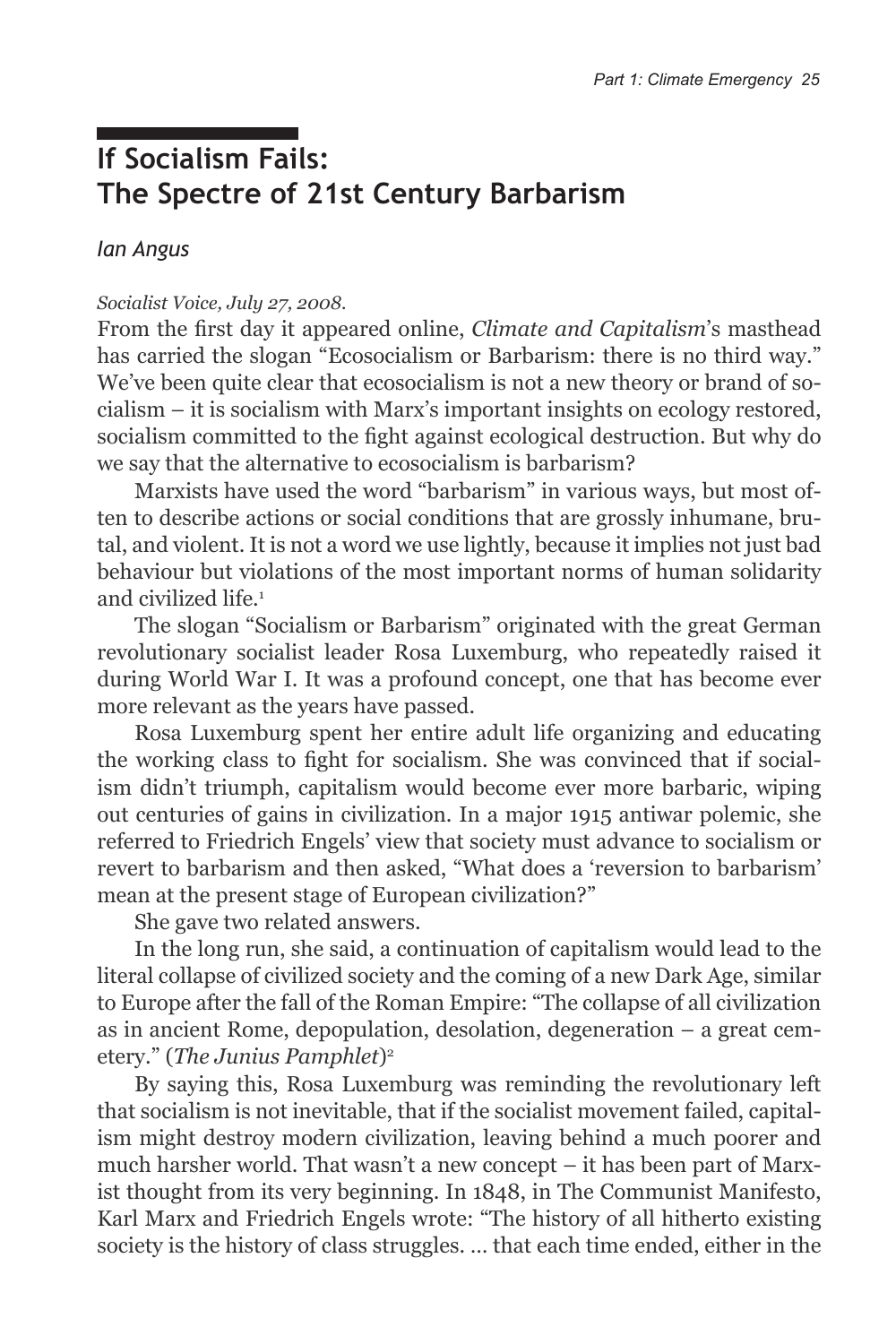revolutionary reconstitution of society at large, *or in the common ruin of the contending classes*." (emphasis added)

In Luxemburg's words: "Humanity is facing the alternative: Dissolution and downfall in capitalist anarchy, or regeneration through the social revolution." (*A Call to the Workers of the World*)

#### **Capitalism's two faces**

But Luxemburg, again following the example of Marx and Engels, also used the term "barbarism" another way, to contrast capitalism's loudly proclaimed noble ideals with its actual practice of torture, starvation, murder and war.

Marx many times described the two-sided nature of capitalist "progress." In 1853, writing about the British colonial regime in India, he described the "profound hypocrisy and inherent barbarism of bourgeois civilization [that] lies unveiled before our eyes, turning from its home, where it assumes respectable forms, to the colonies, where it goes naked." Capitalist progress, he said, resembled a "hideous, pagan idol, who would not drink the nectar but from the skulls of the slain." (*The Future Results of British Rule in India*)

Similarly, in a speech to radical workers in London in 1856, he said:

On the one hand, there have started into life industrial and scientific forces, which no epoch of the former human history had ever suspected. On the other hand, there exist symptoms of decay, far surpassing the horrors recorded of the latter times of the Roman Empire. (*Speech at the Anniversary of the People's Paper*)

Immense improvements to the human condition have been made under capitalism – in health, culture, philosophy, literature, music and more. But capitalism has also led to starvation, destitution, mass violence, torture and even genocide – all on an unprecedented scale. As capitalism has expanded and aged, the barbarous side of its nature has come ever more to the fore.

Bourgeois society, which came to power promising equality, democracy, and human rights, has never had any compunction about throwing those ideals overboard to expand and protect its wealth and profits. That's the view of barbarism that Rosa Luxemburg was primarily concerned about during World War I. She wrote:

Shamed, dishonoured, wading in blood and dripping in filth, this capitalist society stands. Not as we usually see it, playing the roles of peace and righteousness, of order, of philosophy, of ethics – as a roaring beast, as an orgy of anarchy, as pestilential breath, devastating culture and humanity – so it appears in all its hideous nakedness …

A look around us at this moment shows what the regression of bourgeois society into barbarism means. This world war is a regression into barbarism. (*The Junius Pamphlet*)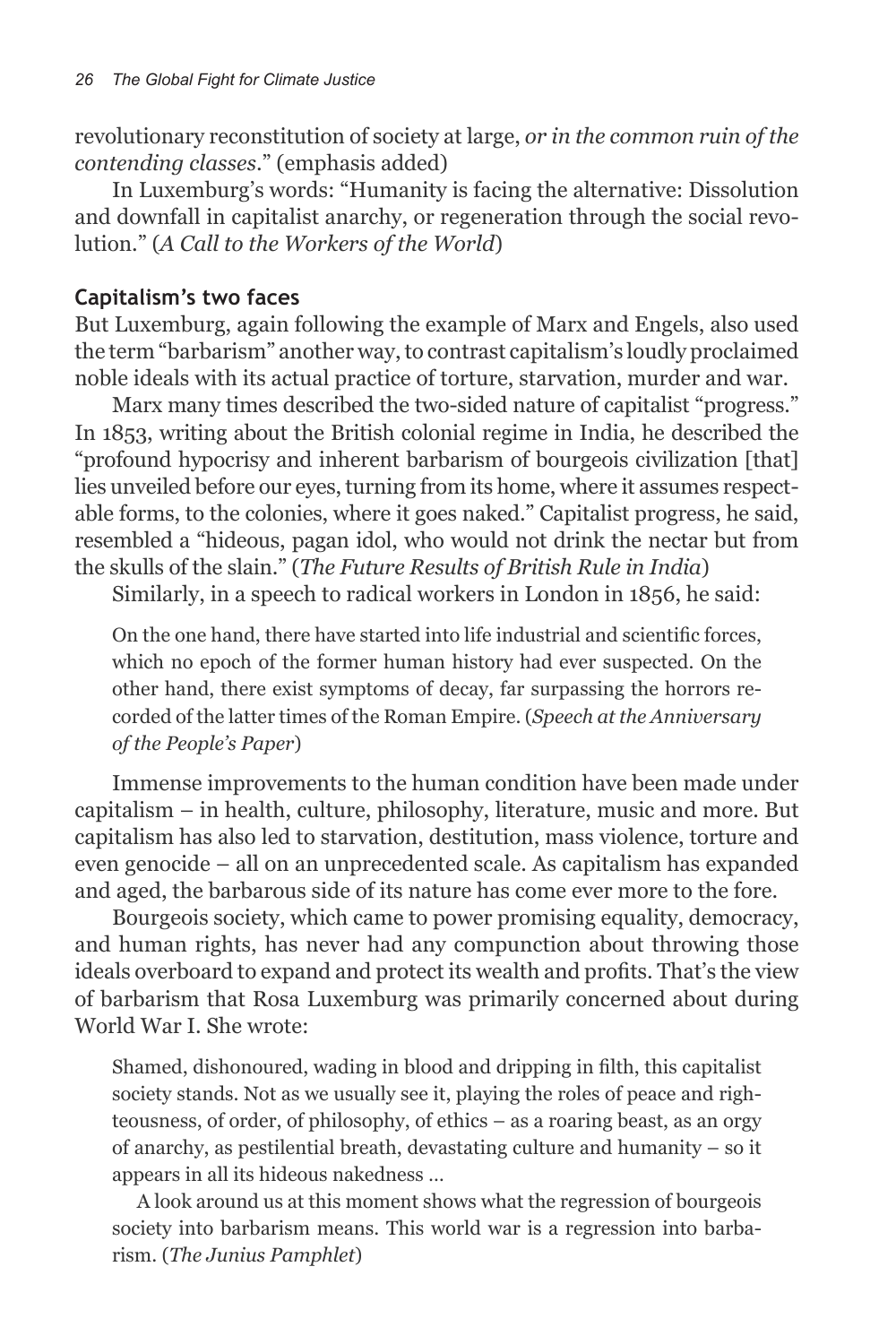For Luxemburg, barbarism wasn't a future possibility. It was the *present reality* of imperialism, a reality that was destined to get much worse if socialism failed to stop it. Tragically, she was proven correct. The defeat of the German revolutions of 1919 to 1923, coupled with the isolation and degeneration of the Russian Revolution, opened the way to a century of genocide and constant war.

In 1933, Leon Trotsky described the rise of fascism as "capitalist society … puking up undigested barbarism." (*What is National Socialism?*)

Later he wrote: "The delay of the socialist revolution engenders the indubitable phenomena of barbarism – chronic unemployment, pauperization of the petty bourgeoisie, fascism, finally wars of extermination which do not open up any new road." (*In Defense of Marxism*)

More than 250 million people, most of them civilians, were killed in the wars of extermination and mass atrocities of the 20th Century. The 21st century continues that record: in less than eight years over three million people have died in wars in Iraq, Afghanistan and elsewhere in the Third World, and at least 700,000 have died in "natural" disasters.

As Luxemburg and Trotsky warned, barbarism is already upon us. Only mass action can stop barbarism from advancing, and only socialism can definitively defeat it. Their call to action is even more important today, when capitalism has added massive ecological destruction, primarily affecting the poor, to the wars and other horrors of the 20th Century.

That view has been expressed repeatedly and forcefully by Venezuelan president Hugo Chavez. Speaking in Vienna in May 2006, he referred explicitly to Luxemburg's words:

The choice before humanity is socialism or barbarism. … When Rosa Luxemburg made this statement, she was speaking of a relatively distant future. But now the situation of the world is so bad that the threat to the human race is not in the future, but now.3

A few months earlier, in Caracas, he argued that capitalism's destruction of the environment gives particular urgency to the fight against barbarism today:

I was remembering Karl Marx and Rosa Luxemburg and the phrase that each one of them, in their particular time and context put forward; the dilemma "socialism or barbarism." …

I believe it is time that we take up with courage and clarity a political, social, collective and ideological offensive across the world – a real offensive that permits us to move progressively, over the next years, the next decades, leaving behind the perverse, destructive, destroyer, capitalist model and go forward in constructing the socialist model to avoid barbarism and beyond that the annihilation of life on this planet.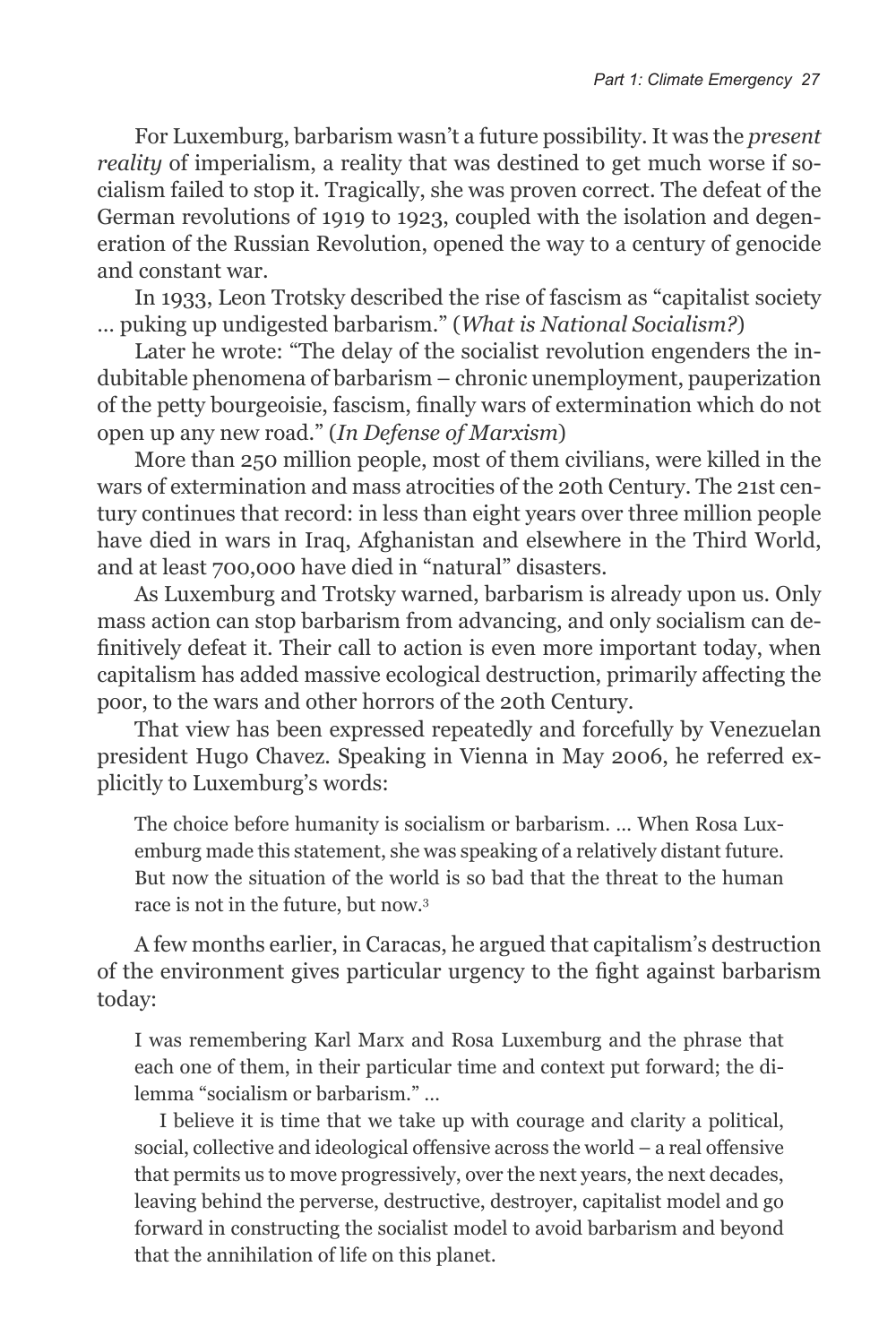I believe this idea has a strong connection with reality. I don't think we have much time. Fidel Castro said in one of his speeches I read not so long ago, "tomorrow could be too late, let's do now what we need to do." I don't believe that this is an exaggeration. The environment is suffering damage that could be irreversible – global warming, the greenhouse effect, the melting of the polar ice caps, the rising sea level, hurricanes – with terrible social consequences that will shake life on this planet.4

Chavez and the revolutionary Bolivarian movement in Venezuela have proudly raised the banner of 21st Century Socialism to describe their goals. As these comments show, they are also raising a warning flag, that the alternative to socialism is 21st Century Barbarism – the barbarism of the previous century amplified and intensified by ecological crisis.

# **Climate change and 'barbarization'**

The Intergovernmental Panel on Climate Change (IPCC) has been studying and reporting on climate change for two decades. Recently the Vice-Chair of the IPCC, Professor Mohan Munasinghe, gave a lecture at Cambridge University that described "a dystopic possible future world in which social problems are made much worse by the environmental consequences of rising greenhouse gas emissions."

He said: "Climate change is, or could be, the additional factor which will exacerbate the existing problems of poverty, environmental degradation, social polarisation and terrorism and it could lead to a very chaotic situation."

"Barbarization," Munasinghe said, is already underway. We face "a situation where the rich live in enclaves, protected, and the poor live outside in unsustainable conditions."5

A common criticism of the IPCC is that its reports are too conservative, that they understate how fast climate change is occurring and how disastrous the effects may be. So when the Vice-Chair of the IPCC says that "barbarization" is already happening, no one should suggest that it's an exaggeration.

# **The present reality of barbarism**

The idea of 21st Century Barbarism may seem farfetched. Even with food and fuel inflation, growing unemployment and housing crises, many working people in the advanced capitalist countries still enjoy a considerable degree of comfort and security.

But outside the protected enclaves of the global north, the reality of "barbarization" is all too evident.

- 2.5 billion people, nearly half of the world's population, survive on less than two dollars a day.
- $\rightarrow$  Over 850 million people are chronically undernourished and three times that many frequently go hungry.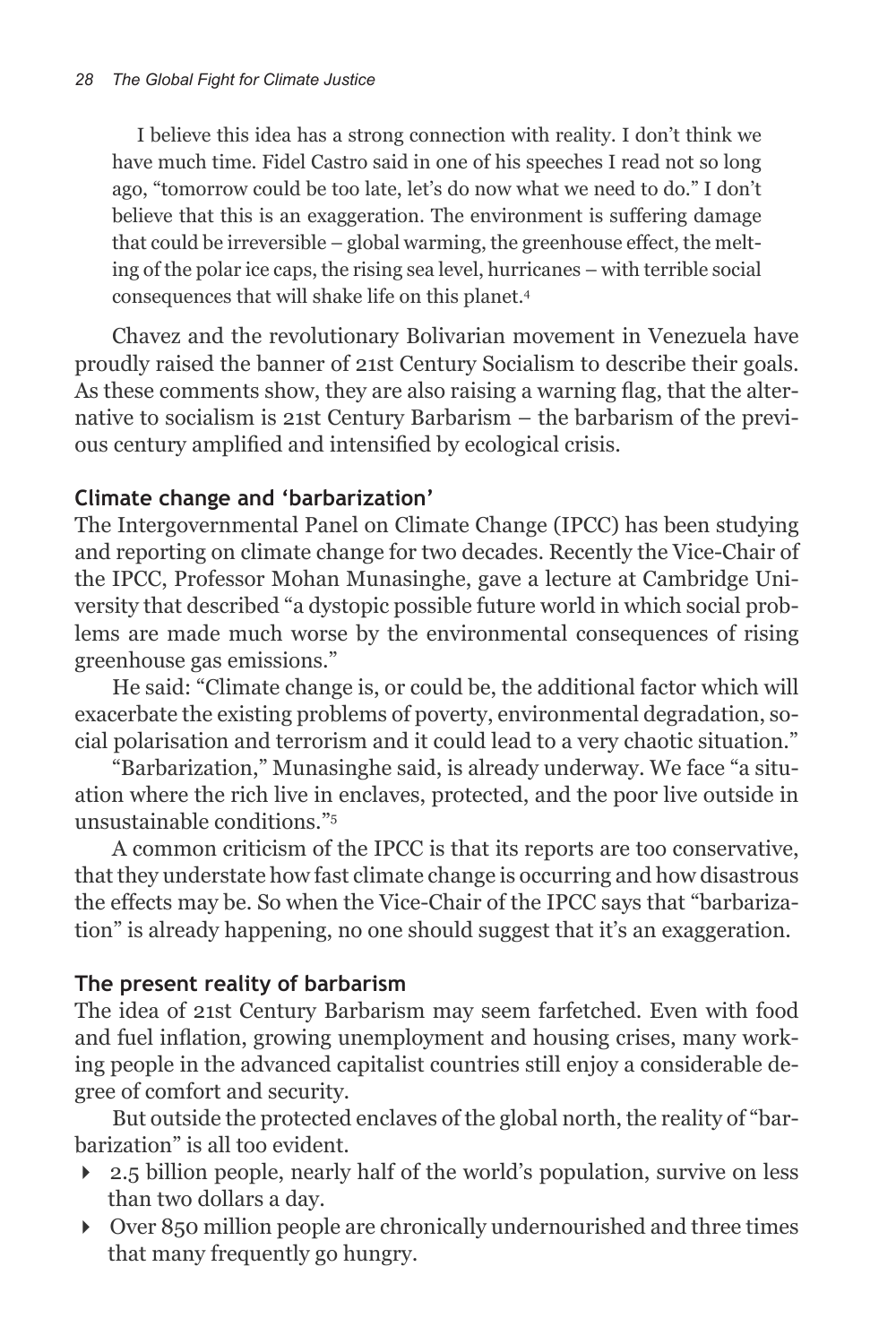- Every hour of every day, 180 children die of hunger and 1200 die of preventable diseases.
- Over half a million women die every year from complications of pregnancy and childbirth. 99% of them are in the global south.
- Over a billion people live in vast urban slums, without sanitation, sufficient living space, or durable housing.
- 1.3 billion people have no safe water. 3 million die of water-related diseases every year.

The *United Nations Human Development Report 2007-2008* warns that unmitigated climate change will lock the world's poorest countries and their poorest citizens in a downward spiral, leaving hundreds of millions facing malnutrition, water scarcity, ecological threats, and a loss of livelihoods.<sup>6</sup>

In UNDP Administrator Kemal Dervi's words: "Ultimately, climate change is a threat to humanity as a whole. But it is the poor, a constituency with no responsibility for the ecological debt we are running up, who face the immediate and most severe human costs."7

Among the 21st Century threats identified by the *Human Development Report*:

- The breakdown of agricultural systems as a result of increased exposure to drought, rising temperatures, and more erratic rainfall, leaving up to 600 million more people facing malnutrition.
- An additional 1.8 billion people facing water stress by 2080, with large areas of South Asia and northern China facing a grave ecological crisis as a result of glacial retreat and changed rainfall patterns.
- Displacement through flooding and tropical storm activity of up to 332 million people in coastal and low-lying areas. Over 70 million Bangladeshis, 22 million Vietnamese, and six million Egyptians could be affected by global warming-related flooding.
- Expanding health risks, including up to 400 million more people facing the risk of malaria.

To these we can add the certainty that at least 100 million people will be added to the ranks of the permanently hungry this year as a result of food price inflation.

In the UN report, former South African Archbishop Desmond Tutu echoes Munasinghe's prediction of protected enclaves for the rich within a world of ecological destruction:

While the citizens of the rich world are protected from harm, the poor, the vulnerable and the hungry are exposed to the harsh reality of climate change in their everyday lives…. We are drifting into a world of "adaptation apartheid."

As capitalism continues with business as usual, climate change is fast